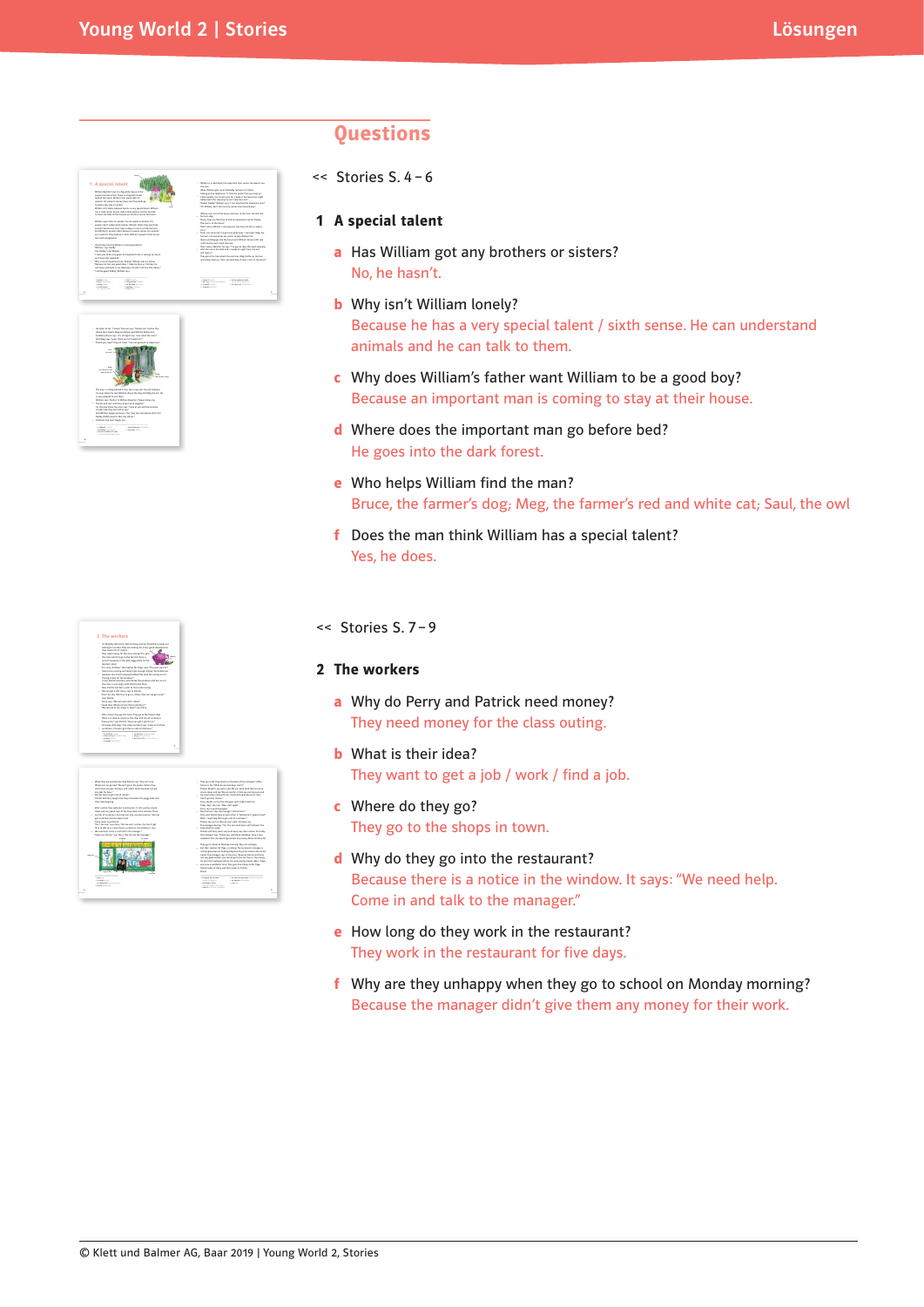

#### << Stories S. 10 – 13

- **3 Can you see what I see?**
	- **a** What is Marcel Murray's job? He is an artist / a painter.
	- **b** Where does Kimberley see Marcel Murray? She sees him in front of the butcher's shop.
	- **c** What does he show Kimberley? He shows Kimberley that you have to look at the people first before you paint them.
	- **d** Why don't the people like the paintings? Because they are not real. There are only shapes in the paintings.
	- **e** What does Kimberley's mother's face look like in the picture? It looks like a yellow heart.
	- **f** Why do you think the story is called "Can you see what I see?"? Because everybody sees something different in a picture.



| * The formula which," Make Impact, "I which known what a<br>he deshaw is. Those things aren't hedeshops, they're said. That's<br>the about he cashes."<br>Market and Malcolm start to laugh and the little witch starts/o on.<br>. The thin book it says had polyphones are articled things, and charge<br>things are solate Oh, this is so difficult. On a topic satisfy My<br>name in Canning longage my hair is so red it's nearly aurain. And I<br>death beam anything about animals. I brang a lot about towns. De-<br>you mand a basi?<br>The matters has 'stand and a last assumers in the auction.<br>Malesley and Harlon lank at the last. New they know she's a<br>mitch. Halesin asks. "Mu are use here."<br>"I'm here because I have to take a witch test. I'm at witch school. | * The " Highwise says, "His root a massive levels lest it's a level full of<br>wanderful driven, Louis June is a wisture of a horizonous and have<br>has a planning with his presence with the lands and contribution of the contribution of<br>The bras area to be an interest and the firms and at the analysis and the set of<br>1 You aloud them."<br>The children help the little which. They show her wickers, They<br>take has lots the sumply and shearber the woodwaters. They all<br>Dates to the summarized are. They look for sealersh.<br><b>NAMES</b><br>and they youll the ainst trees.<br>Carmina is harm.<br><b>Alta Source</b> |
|---------------------------------------------------------------------------------------------------------------------------------------------------------------------------------------------------------------------------------------------------------------------------------------------------------------------------------------------------------------------------------------------------------------------------------------------------------------------------------------------------------------------------------------------------------------------------------------------------------------------------------------------------------------------------------------------------------------------------------------------------------------------------------------------|--------------------------------------------------------------------------------------------------------------------------------------------------------------------------------------------------------------------------------------------------------------------------------------------------------------------------------------------------------------------------------------------------------------------------------------------------------------------------------------------------------------------------------------------------------------------------------------------------------------------------------------------------|
| in London, But in the witch test you have to letery about nature.<br>. Delcheed in almost nature, but I should think it's new around?<br>Une results her lausk and manny her mand. A very blacklash hird.<br>amoun.<br>"On around "Carminus says, "This time the book is right, Louis III's a<br><b>Marketing</b><br>Marion says. The Khreek His a Mark hird but Khryst a Markhird."                                                                                                                                                                                                                                                                                                                                                                                                        | At how without they all drink a num of tea and Carmino support her<br>wared on they can have summy calors to set with their tea.<br>Consider that had be been released to London.                                                                                                                                                                                                                                                                                                                                                                                                                                                                |
| The little winds is very grows Her Gore wars red. Use bodys at<br>Martins, "Don't say ally things, I can have use into a big-red buy."<br>Dan't you live senang."<br>Malesley says. The same you are provid. But mail have longager<br>was says balanced."                                                                                                                                                                                                                                                                                                                                                                                                                                                                                                                                  | Very source that shillden marel at a sunit and from London with a basis on it.<br><b></b><br>* On the purchased<br>and the half marks in<br>it sevs.<br>the sales led. Dall Ave.<br><b>CONTRACTOR</b>                                                                                                                                                                                                                                                                                                                                                                                                                                            |
| He wares letter that havens and committeed with a late nature leads.<br>Carmina auto him. To this a most issue?"<br>a be been a best also include which and<br>a financial con-<br>a marketing<br>a granulation<br>a bragantenant<br>a to her product into produce<br>dat Jacksond wheelist<br>a monte in excess a weekly                                                                                                                                                                                                                                                                                                                                                                                                                                                                   | what man I finds you<br>- welchi stay<br><b>Saders Dark and WTK</b><br>٠<br>promote<br>Low Carmine<br><b></b>                                                                                                                                                                                                                                                                                                                                                                                                                                                                                                                                    |

<< Stories S. 14 – 17

#### **4 A sort of magic**

- **a** Where do the twins live? They live on a farm in the country.
- **b** What do they suddenly see? They see a black pointy hat disappear very quickly behind a tree trunk.
- **c** Why doesn't the little witch know what a hedgehog is? Because she is a town witch and she doesn't know anything about animals.
- **d** Why does the little witch have to know about nature? Because she has to take a test about nature.
- **e** Why can't the witch's nature book help her? Because it's not a very good book.
- **f** How do the twins help the little witch? They give her a good book about nature. They show her pictures. They take her into the woods and show her animals and plants.